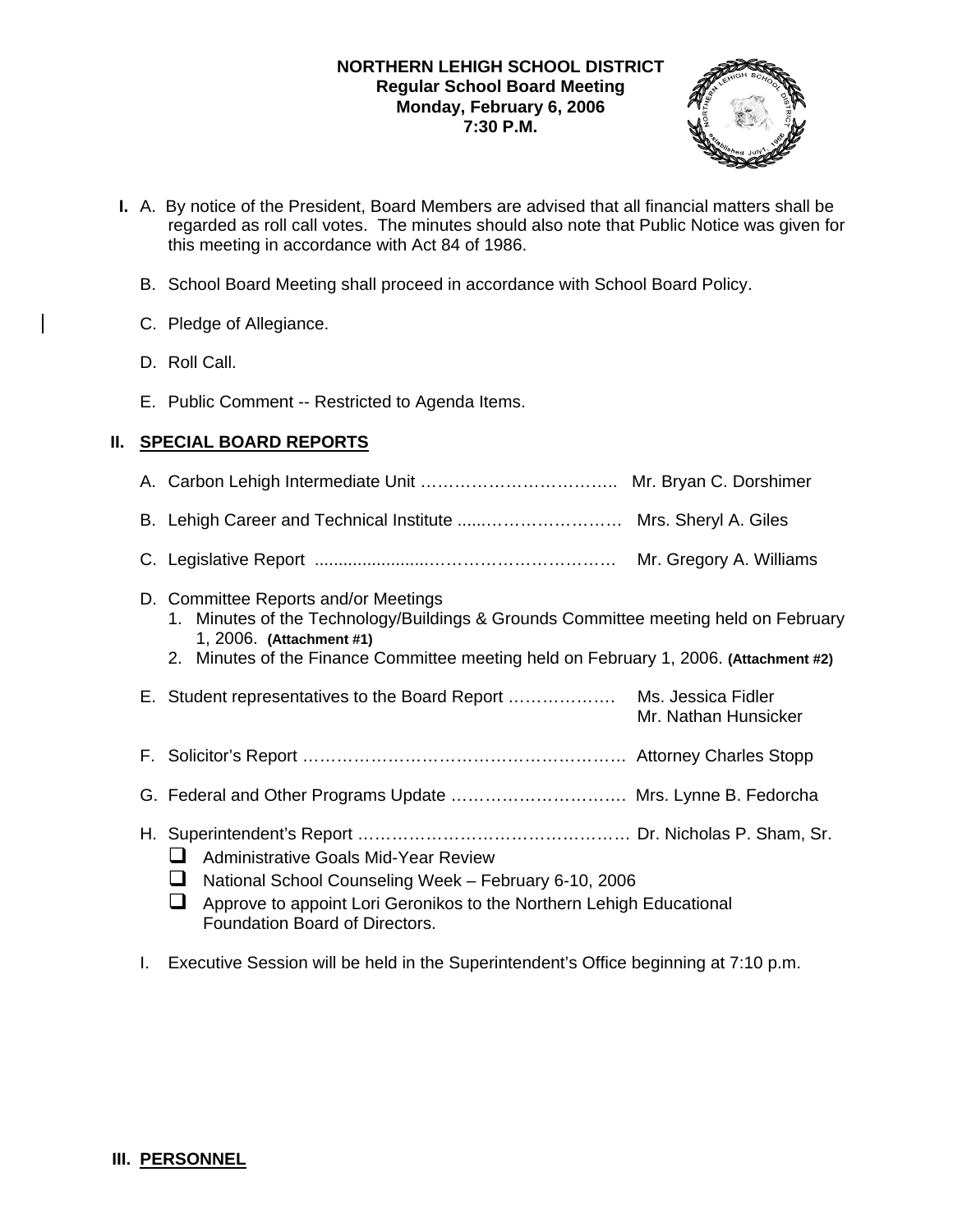### A. Nominations for Appointment

| Jamie Farber*               |                                                    |
|-----------------------------|----------------------------------------------------|
| Assignment:                 | Title I Aide (Certified Paraprofessional)          |
|                             | replacing Nancy Wagner, who resigned.              |
| Salary:                     | \$10.17 Per Hour/6 1/2 Hours Per Day/Approximately |
|                             | 169 Days Per Year                                  |
| <b>Effective Date:</b>      | January 30, 2006                                   |
| *60-Day Probationary Period |                                                    |

### B. Substitute

### 1. Non-Instructional

 Approve the following substitute aides for the 2005-2006 school year at the rate of \$7.25 per hour:

 Jamie Farber Christine Lutz

## C. Resignation

 Accept the resignation of Jodi Wieand from her position of English As A Second Language teacher, effective January 19, 2006.

## D. Salary Adjustment

 Acknowledge the following teachers who have completed the requirements per the Collective Bargaining Agreement that would entitle them to a salary increase for the second semester of the 2005-2006 school year:

| <b>Tanya Simms</b> |                |          |
|--------------------|----------------|----------|
| From:              | Step $2B+24$   | \$38,900 |
| To:                | Step 2 Masters | \$40,000 |
| Anthony Jordan     |                |          |
| From:              | Step 4B+24     | \$39,600 |
| To:                | Step 4 Masters | \$41,100 |

#### E. Family Medical Leave Request

 Approve the request of employee number 2300 to take a Family Medical Leave of Absence beginning on or about April 16, 2006 and continuing for the remainder of the 2005-2006 school year.

### F. Unpaid Volunteer Aide

 Approve the following unpaid volunteer aide in the Peters Elementary School for the 2005- 2006 school year: (Pending verification of clearances) Evelyn Mateo

G. Approve to eliminate the positions and associated salary and benefits of Earned Income Tax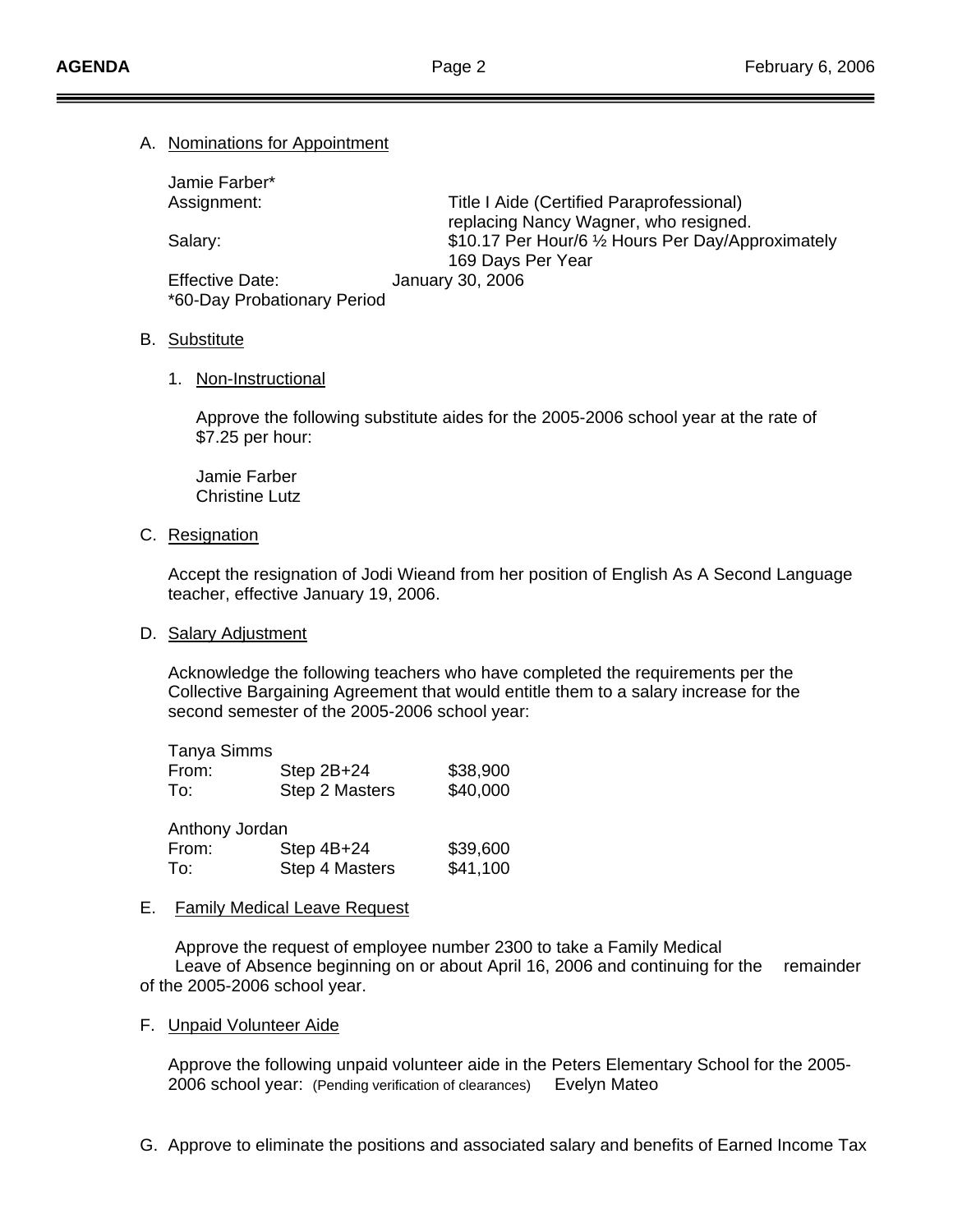Collector and part-time office aide for the Earned Income Tax Office effective March 1, 2006. Further, authorize the administration to contract on a per diem (1099 non-employee) basis with the current EIT collector for services required for completion of a final audit and any required closure paperwork which will be conducted between March 1 and June 30.

# **IV. POLICY**

- A. Board Policy Second Reading
	- 1. Approve to revise school board policy #335 Administrative Employees Family and Medical Leaves, as presented after second reading. **(Attachment #3)**
	- 2. Approve to revise school board policy #535 Classified Employees Family and Medical Leaves, as presented after second reading. **(Attachment #4)**

## B. Conferences

- 1. Kathy Tschudy Tides of Change Sponsored by Carbon Lehigh Intermediate Unit – March 7 and 8, 2006 – Registration: \$200.00 – Funded through the District Staff Development Budget **(Attachment #5)**
- 2. Kay Rau Tides of Change Sponsored by Carbon Lehigh Intermediate Unit half day on March 7 and half day on 8, 2006 – Registration: \$100.00, Travel: \$20.00 – Total Approximate Cost: \$120.00 Funded through the Director of Support Services Budget **(Attachment #6)**
- 3. Heather Tift ACAPA Spring Conference Sponsored by ACAPA March 22-24, 2006 – Hershey, PA – Registration: \$170.00, Meals: \$10.00, Lodging: \$246.00 – Total Approximate Cost: \$426.00 – Funding – Business Office **(Attachment #7)**
- 4. Suzanne Mengel Significantly Reduced Playground Discipline Conference Sponsored by Bureau of Education & Research – Allentown, PA – Registration: \$169.00 – Funding: Safe & Drug Free Schools **(Attachment #8)**
- 5. Sandra Vajda Active Strategies for Strengthening & Enhancing Your Foreign Language Program – Sponsored by Bureau of Education & Research – Allentown, PA – Registration: \$179.00 – Funding – Curriculum & Instruction Budget **(Attachment #9)**
- 6. Robert Kern Student Discipline Issues In Pennsylvania Sponsored by Lorman Education Services – March 15, 2006 – Bethlehem, PA – Registration \$259.00 – Funding: Curriculum & Instruction Budget **(Attachment #10)**

## **V. CURRICULUM AND INSTRUCTION**

## **VI. OLD BUSINESS**

## **VII. NEW BUSINESS**

A. Approve changes to the Northern Lehigh School District Emergency Operations Plan as presented. (Separate Attachment To Agenda For Board Members Only)

# **VIII. FINANCIAL**